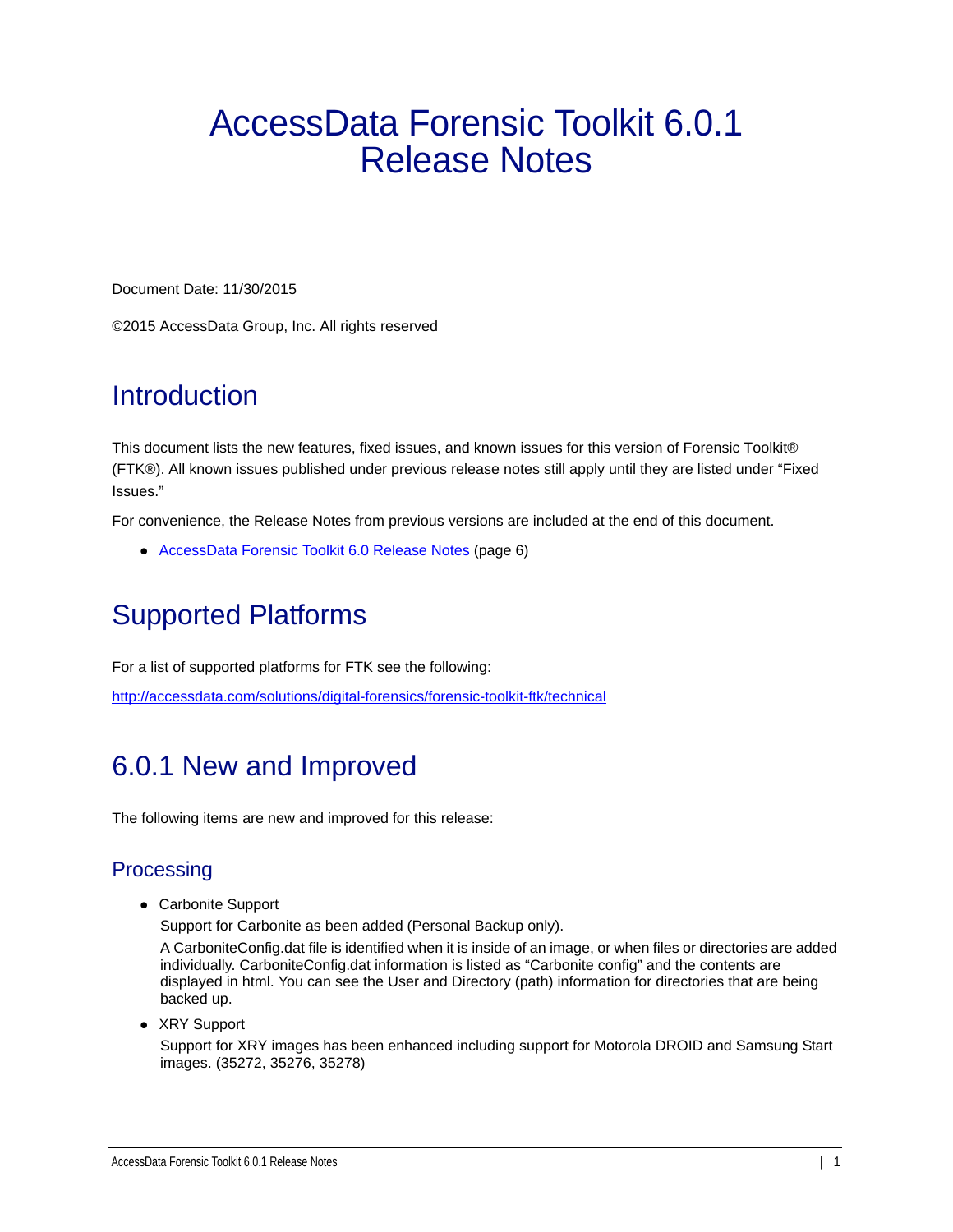$\bullet$  OCR

When performing OCR, you no longer choose an OCR engine. LeadTools is now the only engine used. (35610)

## *Processing Options*

In the *Lab/eDiscovery Processing Options*, the Actual Files Only de-duplication option has ben removed. (34046)

#### *Mobile Support*

● Cellebrite® Physical Analyzer Support You can now process Cellebrite Physical Analyzer files from versions 4.1 through 4.4. (Version 3.0 and 4.0 were previously supported)

# Fixed Issues in 6.0.1

The following issues have been fixed in this release:

# System

• When using Backup/Restore or Copy Previous Case, moving expanded compound files evidence (such as a UFDR file) from 5.6 to 6.x works correctly. (34754)

## *Processing*

After performing OCR on a PDF, you can perform an Index Search on embedded text and text from the OCR. (29755)

## *Decryption*

When selecting to do automatic decryption while setting up the case and only selecting the automatic decryption check box, the status of the automatic decryption and passwords entered are properly saved. (35733)

# **Examiner**

#### *Reports*

When creating a Load File report and exporting emails contained in a pst, choosing to output as msg works correctly. (35074)

## *Other*

• Scroll bars are working properly in the Video tab. (35041)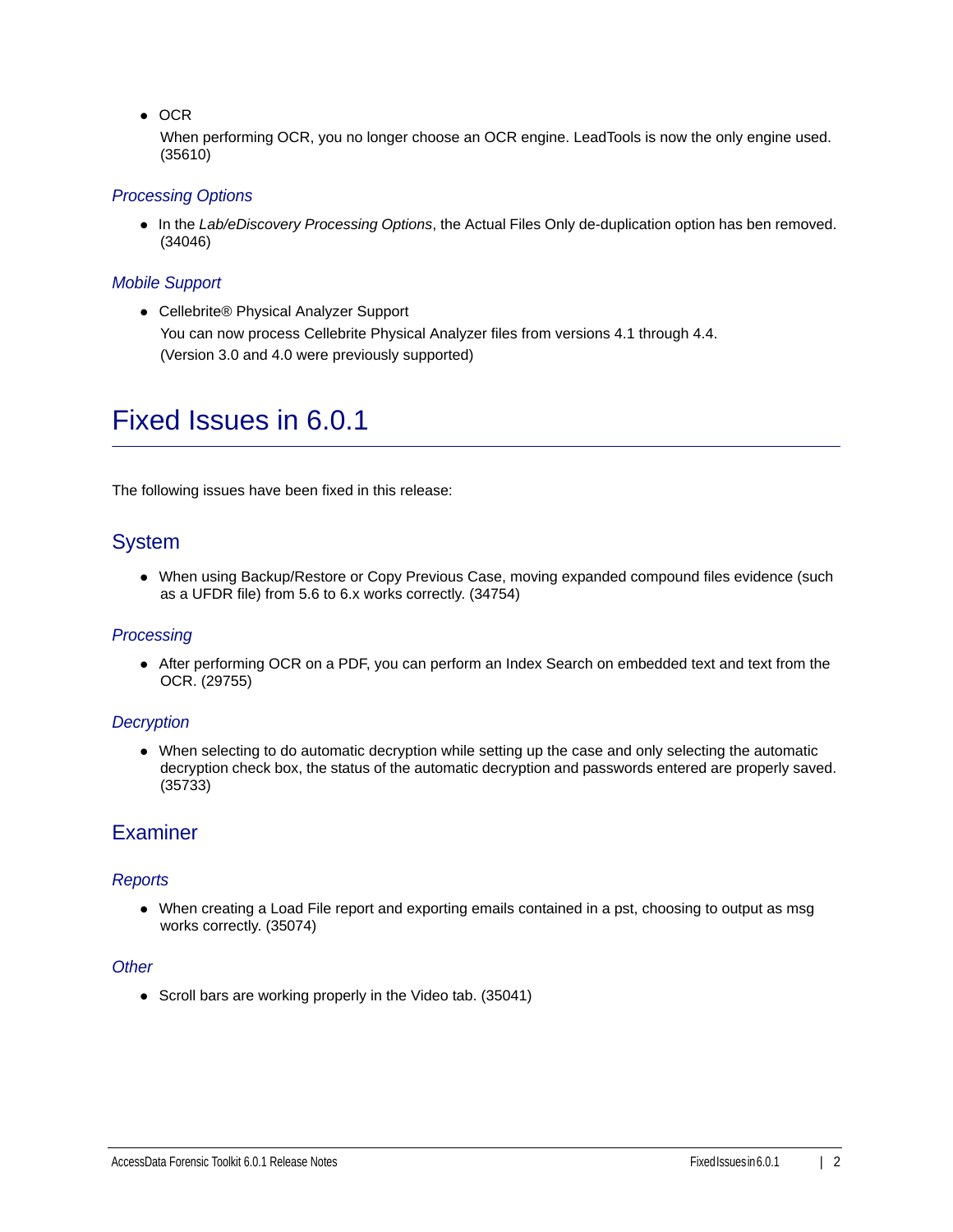## *Latest Documentation*

• The User Guide is always being updated. For the latest FTK documentation, go to the following link: http://www.accessdata.com/support/product-downloads/ftk-download-page

## *Installation and upgrade*

For FTK installation and upgrade instructions, see the *FTK Quick Install Guide* and the detailed *FTK Installation Guide* which are available at

http://www.accessdata.com/support/product-downloads/ftk-download-page

FTK supports Distributed Processing Engines (DPEs). Before installing Distributed Processing, see the *Install Guide*.

# *Upgrading CodeMeter*

- FTK 5.6.1 and later include an updated version of CodeMeter Runtime Kit (5.21).
	- If this is a new installation of FTK you do not need to do anything and the latest version of CodeMeter is installed.
	- If you are upgrading to FTK 5.6.1, be aware that a security vulnerability has been detected in Codemeter 4.5. However, if you simply upgrade from CodeMeter 4.5 to 5.21, the vulnerability remains. To fix the vulnerability, you must manually uninstall 4.5 before installing 5.21.

If you are upgrading to FTK 5.6.1, manually uninstall CodeMeter first and then install FTK 5.6.1 which will install a clean CodeMeter 5.21. Otherwise, after upgrading to FTK 5.6.1, manually uninstall CodeMeter 4.5 and then manually install CodeMeter 5.21.

## *Running PostgreSQL on a Virtual Machine*

• If you run PostgreSQL on a virtual machine with a dynamically allocated virtual hard drive, you must manually stop the PostgreSQL service before rebooting the virtual machine. Otherwise, PostgreSQL will become corrupted.

If you run PostgreSQL on a virtual machine with a fixed size virtual hard drive, then PostgreSQL will not become corrupted when rebooting.

## *Recommendations*

- Cerberus writes binaries to the AD Temp folder momentarily in order to perform the malware analysis. Upon completion, it will quickly delete the binary. It is important to ensure that your antivirus is not scanning the AD Temp folder. If the antivirus deletes/quarantines the binary from the temp, Cerberus analysis will not be performed.
- If you choose to have a case's database files placed in the case folder, do not move your case folder without first archiving and detaching the case.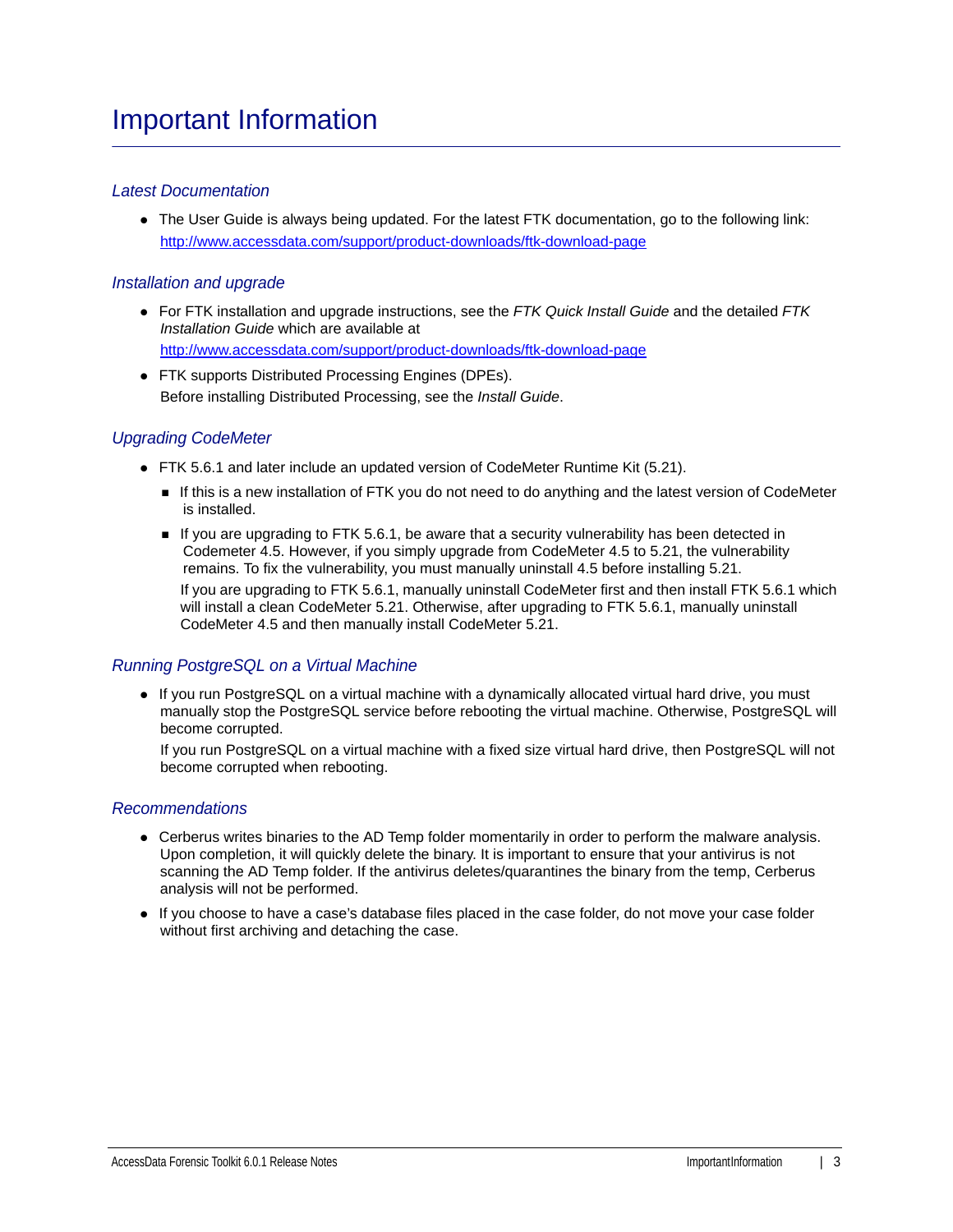# New AD1 files and Imager 3.4.x

Any AD1 file created by FTK or Summation 6.0 or later can only be opened with Imager 3.4.0 or later.

Imager 3.4 can be freely download from the AD website:

<http://accessdata.com/product-download>

Using an older version of Imager will result in an "Image detection failed" error.

This happens because the AD1 format was enhanced to support forward compatibility between AccessData products. Newer AD1s have a version 4 in the header instead of 3. A hex editor can be used to quickly determine if your AD1 is v3 or v4.

| Ø                       |                      |                                                                                |                 |                    |                |                 |                |                                    |                      |          |                |                       |                      |                         |                |                |                | Hex Workshop - [C:\Forensic_Files\images\ad1\v4\PreciousV4.ad1] | ▭<br>$\boldsymbol{\mathsf{x}}$ |
|-------------------------|----------------------|--------------------------------------------------------------------------------|-----------------|--------------------|----------------|-----------------|----------------|------------------------------------|----------------------|----------|----------------|-----------------------|----------------------|-------------------------|----------------|----------------|----------------|-----------------------------------------------------------------|--------------------------------|
|                         | Eile Edit Disk       |                                                                                |                 |                    |                |                 |                | Options Tools Plug-Ins Window Help |                      |          |                |                       |                      |                         |                |                |                |                                                                 | $  \in$ $x$                    |
|                         | 6 F & #              |                                                                                |                 | 水中品品               |                | 季               | $\mathcal{L}$  | e                                  |                      | 用品品色     |                | 唱                     |                      |                         |                | ↓日吗            |                | $\frac{1}{\sqrt{2}}\sum_{i=1}^{n}$<br>۵<br>$\frac{1}{2}$        |                                |
|                         | 临海道                  |                                                                                | $\sqrt{2}$      |                    |                | 镲               | 匣              |                                    | Legacy ASCII         |          |                | v                     | 94                   |                         |                |                |                | $\checkmark$                                                    |                                |
|                         |                      | $\overline{0}$                                                                 | ı               | 2                  | з              | 4               | 5              | 6                                  |                      | 8        | 9              | A                     | B                    |                         | D              | E              | E              | 0123456789ABCDEF                                                |                                |
|                         | 00000140             | 0 <sub>0</sub>                                                                 | 0 <sup>0</sup>  | 00                 | 0 <sub>0</sub> | 0.0             | 0 <sub>0</sub> | 0.O                                | 00                   | 00       | 00             | 00                    | 0 <sub>0</sub>       | α                       | 00             | 0 <sub>0</sub> | 00             |                                                                 | ۸                              |
|                         | 00000150             | 00                                                                             | 0<br>$\circ$    | 0<br>n             | 0<br>$\circ$   | 00              | 0<br>0         | O<br>0                             | 0<br>0               | 00       | 0 <sup>0</sup> | $\circ$<br>$^{\circ}$ | 0 <sup>0</sup>       | 0<br>Ō                  | 00             | 00             | 00             |                                                                 |                                |
|                         | 00000160             | 00                                                                             | 00              | $\circ$<br>Ω       | 00             | 00              | 0 <sub>0</sub> | 00                                 | 00                   | 00       | 0 <sup>0</sup> | 0.0                   | 00                   | $\Omega$<br>0           | 00             | 0.0            | 00             |                                                                 |                                |
|                         | 00000170             | 00                                                                             | 00              | 00                 | 0 <sup>0</sup> | 00              | 0 <sup>0</sup> | 00                                 | 0 <sub>0</sub>       | 00       | 0 <sup>0</sup> | 00                    | 00                   | 00                      | 00             | 00             | 00             |                                                                 |                                |
|                         | 00000180             | 00                                                                             | 0 <sup>0</sup>  | 0<br>0             | 00             | 00              | 0<br>$\circ$   | 0<br>O                             | o<br>0               | 00       | 00             | 00                    | 00                   | 00                      | 00             | 00             | 00             |                                                                 |                                |
|                         | 00000190             | 00                                                                             | 00              | 00                 | 00             | 00              | 00             | 00                                 | 0 <sup>0</sup>       | 0.0      | 0 <sub>0</sub> | 0.0                   | 0 <sup>0</sup>       | 0 <sup>0</sup>          | 00             | 0 <sub>0</sub> | 00             |                                                                 |                                |
|                         | 000001A0             | 00                                                                             | 0<br>0          | o<br>O             | 0<br>o         | 0.0             | 0<br>0         | O<br>O                             | 0<br>0               | 00       | 0 <sub>0</sub> | 00                    | 0 <sup>0</sup>       | 0.0                     | 00             | 00             | 0 <sup>0</sup> |                                                                 |                                |
|                         | 000001B0             | 0.0                                                                            | 0 <sup>0</sup>  | 00                 | 0 <sup>0</sup> | 00              | 0 <sup>0</sup> | 00                                 | 0 <sub>0</sub>       | 00       | 00             | 0<br>$\theta$         | 00                   | 0<br>0                  | 00             | 00             | 00             |                                                                 |                                |
|                         | 000001C0             | 00                                                                             | 0Q              | O.                 | 00             |                 | 0<br>O         |                                    | 0 <sup>0</sup>       | 00       | 00             | 00                    | 00                   | 00                      | 00             | 00             | 00             |                                                                 |                                |
|                         | 000001D0             | 00                                                                             | 00              |                    | <b>BP</b> down | $^{18}$ $^{01}$ | .co            | $^{196}$                           | 00                   | 00       | 0 <sup>o</sup> | 00                    | 0 <sup>o</sup>       | 00                      | 0 <sup>0</sup> | 00             | 00             |                                                                 |                                |
|                         | 000001E0             | 00                                                                             | 00              | 00                 | 0.0            | .00.            | 00             | 0.0                                | 0Q                   | 0.0      | 0.0            | 00                    | 0.0                  | 00                      | 00             | 00             | 00             | 4 or later                                                      |                                |
|                         | 000001FQ             | 00                                                                             |                 | 0000               | ðδ             |                 |                |                                    | 00                   |          | 00             |                       | ხზ                   |                         | შძ             |                | 88             |                                                                 |                                |
|                         | 00000200             |                                                                                | 44              | c                  | 4 F            | 47              | 49             | 43                                 | 41                   | 4C       | 49             | 4 D                   | 41                   | 4                       | 45             | 0 <sub>0</sub> | 00             | ADLOGICALIMAGE                                                  |                                |
|                         | 00000210             |                                                                                | 04 00           | 0 <sub>0</sub>     | 0 <sup>0</sup> | 01              | 0 <sup>0</sup> | 00                                 | 0 <sub>0</sub>       | 00       | 0 <sup>0</sup> | 01                    | 0 <sub>0</sub>       | 9<br>0                  | 00             | 0 <sub>0</sub> | 00             | .                                                               |                                |
|                         | 00000220             | υU                                                                             | 0 <sup>0</sup>  | 0                  | 00             | 71              | 01             | 00                                 | 00                   | 00       | 00             | 00                    | 00                   | 34                      | 00             | 0.0            | 00             | 4.<br>q                                                         |                                |
|                         | 00000230             | 52                                                                             | 31              | Ö<br>0             | 00             | 5<br>Ċ          | 0 <sup>0</sup> | 00                                 | 00                   | 00       | 0 <sup>0</sup> | 00                    | 00                   | 3<br>E                  | 46             | FA             | 02             | R1.                                                             |                                |
|                         | 00000240             | 0 <sub>0</sub>                                                                 | 0 <sup>0</sup>  | 0<br>0             | 00             | 00              | 0 <sub>0</sub> | 00                                 | 0 <sub>0</sub>       | 00       | 00             | 00                    | 0 <sub>0</sub>       | 4<br>7                  | 4D             | FA             | 02             | .GM.                                                            |                                |
|                         | 00000250             | 00                                                                             | 00              | 00                 | 00             | 00              | 0 <sub>0</sub> | 00                                 | 0 <sub>0</sub>       | 00       | 0 <sub>0</sub> | 00                    | 0 <sub>0</sub>       | 70                      | 72             | 65             | 63             | .prec                                                           |                                |
|                         | 00000260             | 69                                                                             | 6F              | 75                 | 73             | 2E              | 30             | 30                                 | 31                   | 5c       | 50             | 61                    | 72                   | 74                      | 69             | 74             | 69             | ious.001\Partiti                                                |                                |
|                         | 00000270             | 6F                                                                             | 6E              | 20                 | 31             | 20              | 5B             | 31                                 | 32                   | 32       | 4D             | 42                    | 5 <sub>D</sub>       | 5<br>Ċ                  | 54             | 6.8            | 65             | 1<br>$[122MB]$ The<br>on                                        |                                |
|                         | 00000280             | 20                                                                             | 50              | 72                 | 65             | 63              | 69             | 6F                                 | 75                   | 73       | 20             | 5B                    | 4E                   | 54                      | 46             | 53             | 5 <sub>D</sub> | Precious [NTFS]                                                 |                                |
|                         | 00000290             | A7                                                                             | 00              | 00                 | 00             | 00              | 00             | 00                                 | 0<br>0               | 03       | 00             | 00                    | 00                   | 01                      | 90             | 00             | 00             |                                                                 |                                |
|                         | 000002A0             | 03                                                                             | 00              | 00                 | 00<br>02       | 35              | 31             | 32                                 | C1                   | 00       | 00             | 00                    | 00<br>32             | 0 <sub>0</sub>          | 00             | 00             | 03             | .512                                                            |                                |
|                         | 000002B0<br>000002C0 | 00<br>36                                                                       | 00<br><b>DA</b> | 00<br>0<br>0       | 0 <sup>0</sup> | 90<br>00        | 00<br>00       | 0.0<br>00                          | 06<br>0 <sub>0</sub> | 00<br>00 | 00<br>03       | 00<br>00              | 00                   | 35<br>0                 | 30<br>03       | 35<br>90       | 32<br>00       | $\ldots \ldots 25052$                                           |                                |
|                         | 000002D0             | 00                                                                             | 05              | 0<br>0             | 00             | 0.0             | 36             | 38                                 | 30                   | 39       | 36             | F3                    | 0 <sup>0</sup>       | 0<br>0<br>0             | 00             | 0.0            | 00             | .<br>.68096                                                     |                                |
|                         | 000002E0             | 0 <sub>0</sub>                                                                 | 0 <sub>0</sub>  |                    | 00             |                 | 00             | 04                                 | 9<br>$\circ$         | 00       | 00             | 0<br>5                | 00                   | 0                       | 00             | 66             | 61             | $-1 - 1 - 1$                                                    |                                |
|                         | 000002F0             | 6С                                                                             | 73              | 5<br>6             | 13             | 01              | 00             | 00                                 | 0 <sup>0</sup>       | 00       | 00             | 00                    | $^{01}$              | 0<br>0                  | 00             | 00             | 05             | lse                                                             |                                |
|                         | 00000300             | 90                                                                             | 00              | 00                 | 0 <sup>c</sup> | 00              | 0 <sub>0</sub> | 00                                 | 54                   | 68       | 65             | 20                    | 50                   | 72                      | 65             | 63             | 69             | .The Preci                                                      |                                |
|                         |                      |                                                                                |                 |                    |                |                 |                |                                    |                      |          |                |                       |                      |                         |                |                |                |                                                                 |                                |
|                         | Precious V4.         |                                                                                |                 |                    |                |                 |                |                                    |                      |          |                |                       |                      |                         |                |                |                |                                                                 |                                |
| ×                       | <b>Structures</b>    |                                                                                |                 |                    | $\sqrt{2}$     |                 |                | IBH 공주 A   13 13 12                |                      |          |                |                       | ×<br>$\epsilon$      | <b>Checksum Results</b> |                |                |                | None                                                            | $\vee$ X $\cong$ X             |
|                         | Member <sup>16</sup> |                                                                                |                 | Value (dec) $\rho$ |                |                 |                | Value (hex) 2                      |                      | Size In  |                |                       | $\ddot{\phantom{0}}$ | Document                |                |                |                | Algorithm<br>Checksum 10                                        | Checksum/Dig                   |
|                         |                      |                                                                                |                 |                    |                |                 |                |                                    |                      |          |                |                       |                      |                         |                |                |                |                                                                 |                                |
|                         |                      |                                                                                |                 |                    |                |                 |                |                                    |                      |          |                |                       |                      |                         |                |                |                |                                                                 |                                |
| <b>Structure Viewer</b> |                      |                                                                                |                 |                    |                |                 |                |                                    |                      |          |                |                       |                      | $\epsilon$              |                |                |                |                                                                 | $\rightarrow$                  |
|                         |                      |                                                                                |                 |                    |                |                 |                |                                    |                      |          |                |                       | Results              |                         |                |                |                | Compare K Checksum   6 Find   Bookmarks   B Output              |                                |
|                         |                      | Caret: 00000210<br>Ready<br>Cursor: 000002CD<br>49958983 bytes<br>OVR MOD READ |                 |                    |                |                 |                |                                    |                      |          |                |                       |                      |                         |                |                |                |                                                                 |                                |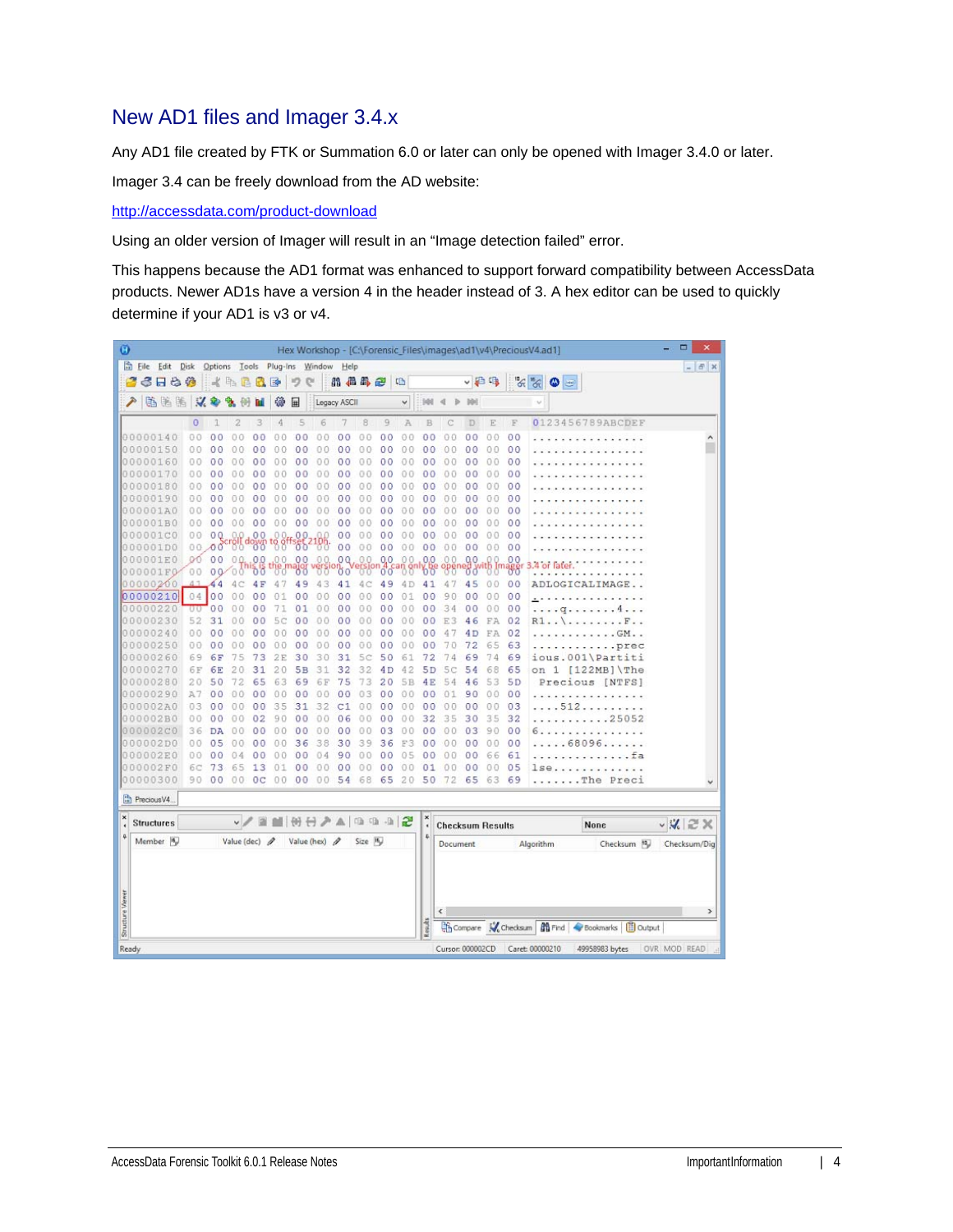# Where to get more information

Use the following documentation resources to learn more about this product. Each document is available in PDF format in the download ISO file. The *User Guide* is also available through the *Help* menu in FTK.

The latest version of each document is available in the *Product Release* pane on the FTK product download page:

http://www.accessdata.com/support/product-downloads/ftk-download-page

| <b>Document</b>                                              | <b>Description</b>                                                                                                                                          |
|--------------------------------------------------------------|-------------------------------------------------------------------------------------------------------------------------------------------------------------|
| Quick Installation Guide                                     | Basic information about how to install and upgrade this and related<br>products.                                                                            |
| <b>FTK</b> Installation Guide                                | Information about how to install and upgrade this and related products.                                                                                     |
| User Guide                                                   | Information about how to use this product, including detailed technical<br>information and instructions for performing tasks.                               |
| Upgrading, Migrating, and Moving<br>Cases                    | Information about upgrading and migrating cases from 4.1 to 4.2, and<br>moving cases from one database to another.                                          |
| <b>Upgrading Cases</b>                                       | Information about upgrading cases from 4.1 to 4.2.                                                                                                          |
| <b>Migrating Archived Cases</b>                              | Information about upgrading or migrating cases that you have archived<br>in a previous release.                                                             |
| <b>KFF Quick Install Guide and KFF</b><br>installation files | For the most current KFF Server and KFF data installation files, as well<br>as the KFF Quick Install Guide, visit the AccessData Product<br>Downloads page: |
|                                                              | http://www.accessdata.com/support/product-downloads                                                                                                         |
|                                                              | Expand the Known File Filter (KFF) section and then the KFF Server<br>section.                                                                              |

# Comments?

We value all feedback from our customers. Please contact us at *support@accessdata.com*, or send documentation issues to *documentation@accessdata.com*.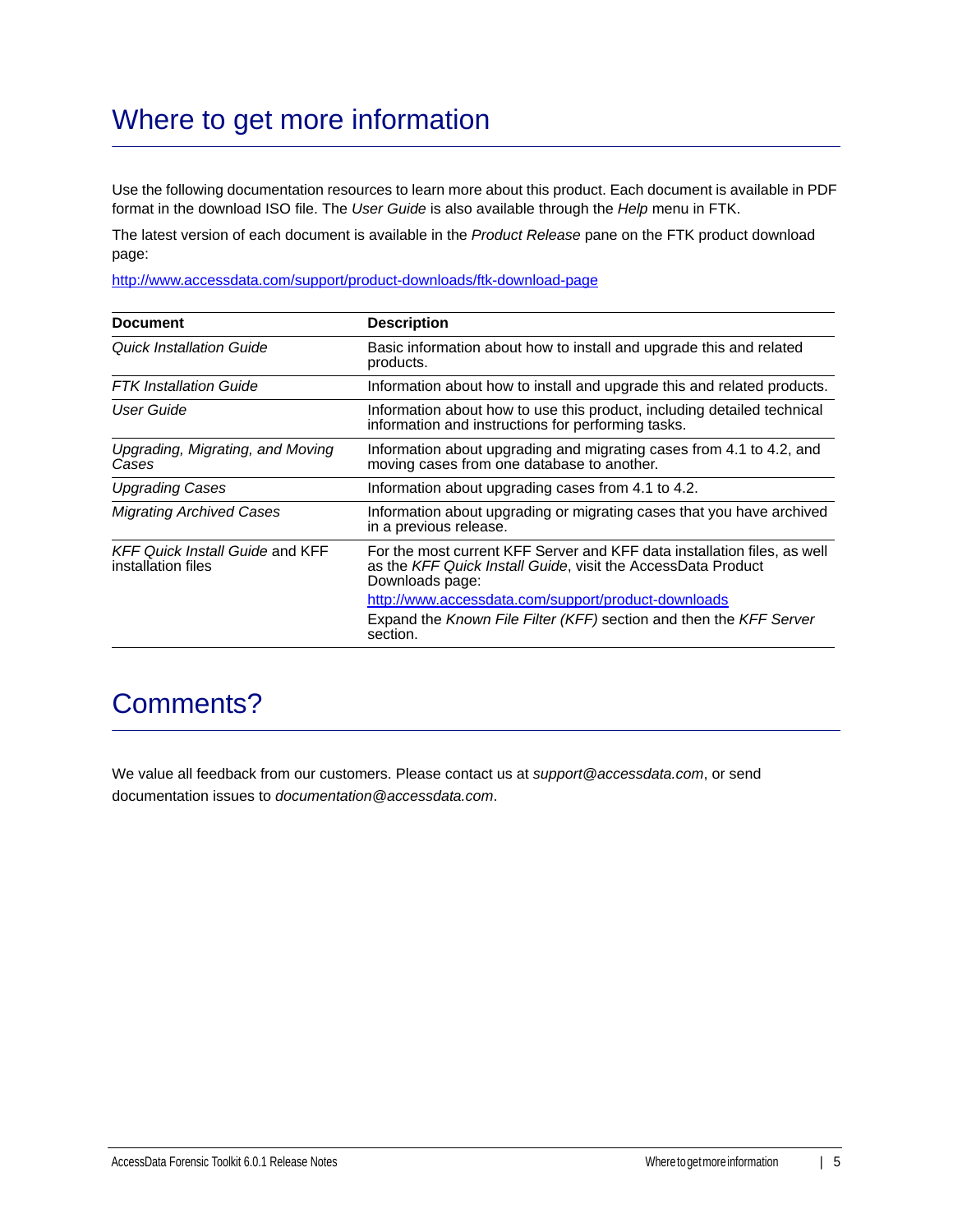# <span id="page-5-0"></span>AccessData Forensic Toolkit 6.0 Release Notes

Document Date: 10/27/2015

©2015 AccessData Group, Inc. All rights reserved

# **Introduction**

This document lists the new features, fixed issues, and known issues for this version of Forensic Toolkit® (FTK®). All known issues published under previous release notes still apply until they are listed under "Fixed Issues."

# Supported Platforms

For a list of supported platforms for FTK see the following: <http://accessdata.com/solutions/digital-forensics/forensic-toolkit-ftk/technical> **Important:** Future versions of FTK will no longer support running on Windows XP.

# 6.0 New and Improved

The following items are new and improved for this release:

# System

# *Windows 10 Support*

The application and the agent now support Microsoft Windows 10.

## *Installation*

All installation files have been signed with SHA-256.

## *Agent*

• New Agent Certificate

To ensure you can continue to integrate with third-party applications, a new agent certificate will be issued to all clients current on their subscription.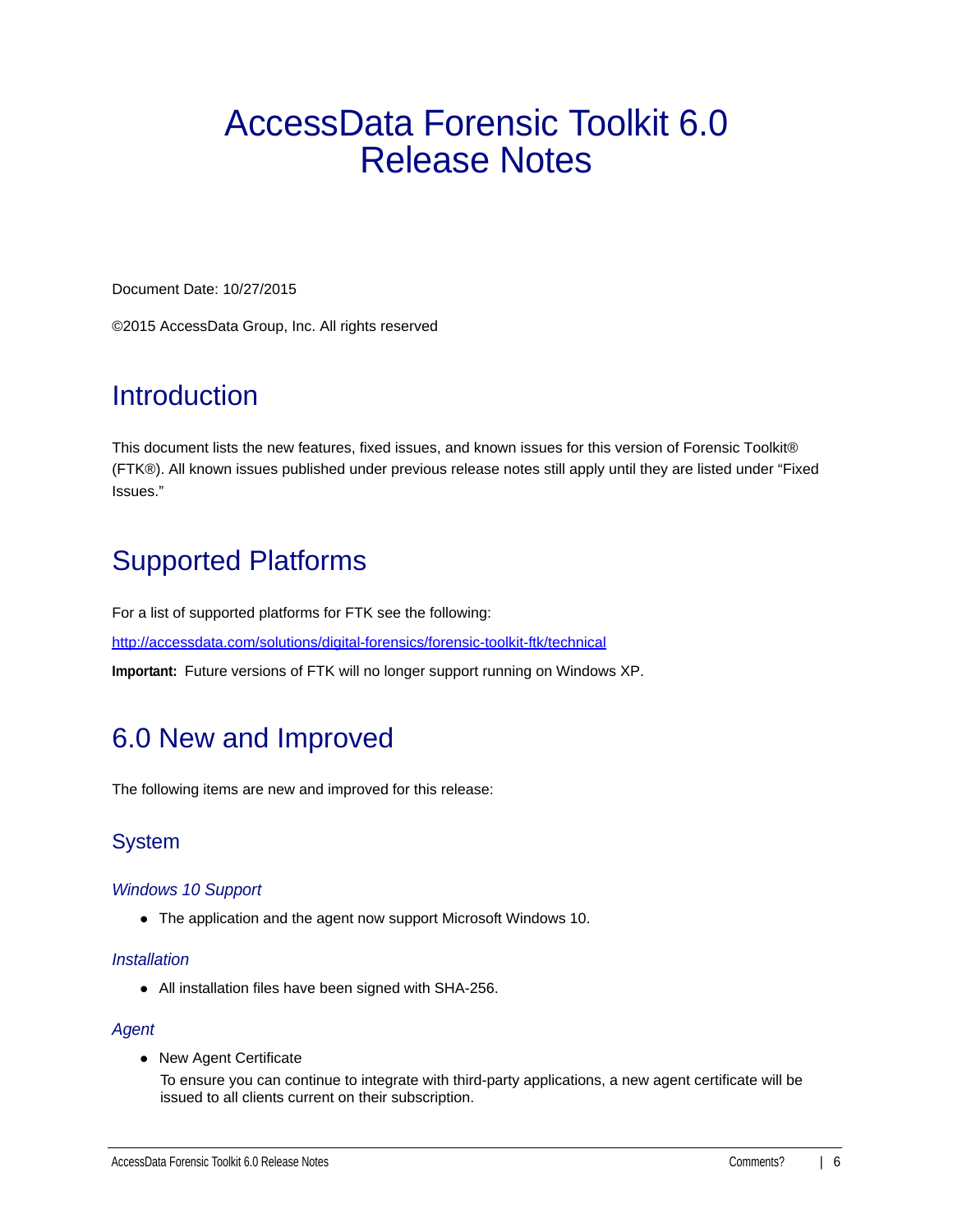## *Database*

- When installing a PostgreSQL database, a newer version (9.3.5.42) is now installed.
- When installing a PostgreSQL database, there is no longer a dialog to choose a method of database optimization. A default setting is now used.
- New *Put each case in its own DB* option (MS SQL and PostgreSQL only)

To improve performance, when you create new cases, a new database is created for each new case.

This feature is enabled by default in the following new option:

*Database* > *Put each case in its own DB*

In addition to improved performance, if you configured the database location to be *In the case folder*, the database files are located under the case folder. This lets you easily back up a case at the folder level as the case data and the database for the case are all under one case folder.

# **Processing**

• Support for Outlook for Mac (OLM) files Processing will now detect and enumerate exported Outlook for Mac (OLM) data files.

# *Processing Options*

- The Processing Options interface has been enhanced with pre-defined, one-click options. The following built-in processing option buttons are available:
	- Forensic processing (Default)
	- **eDiscovery processing**
	- **Summation processing**
	- **Basic assessment**
	- Field mode

## *Mobile Support*

● Cellebrite® Physical Analyzer Support You can now view Cellebrite Physical Analyzer files within FTK. (Version 3.0 and 4.0)

## *Decryption*

Decrypting Dropbox databases is supported.

## *Internet Artifacts*

- Support has been added for parsing and viewing the following types of data:
	- **B** Skype
	- **DropBox**

#### *Imager*

An updated version of AccessData Imager (3.4.2) is available. [See New AD1 files and Imager 3.4.x on page 11.](#page-10-0)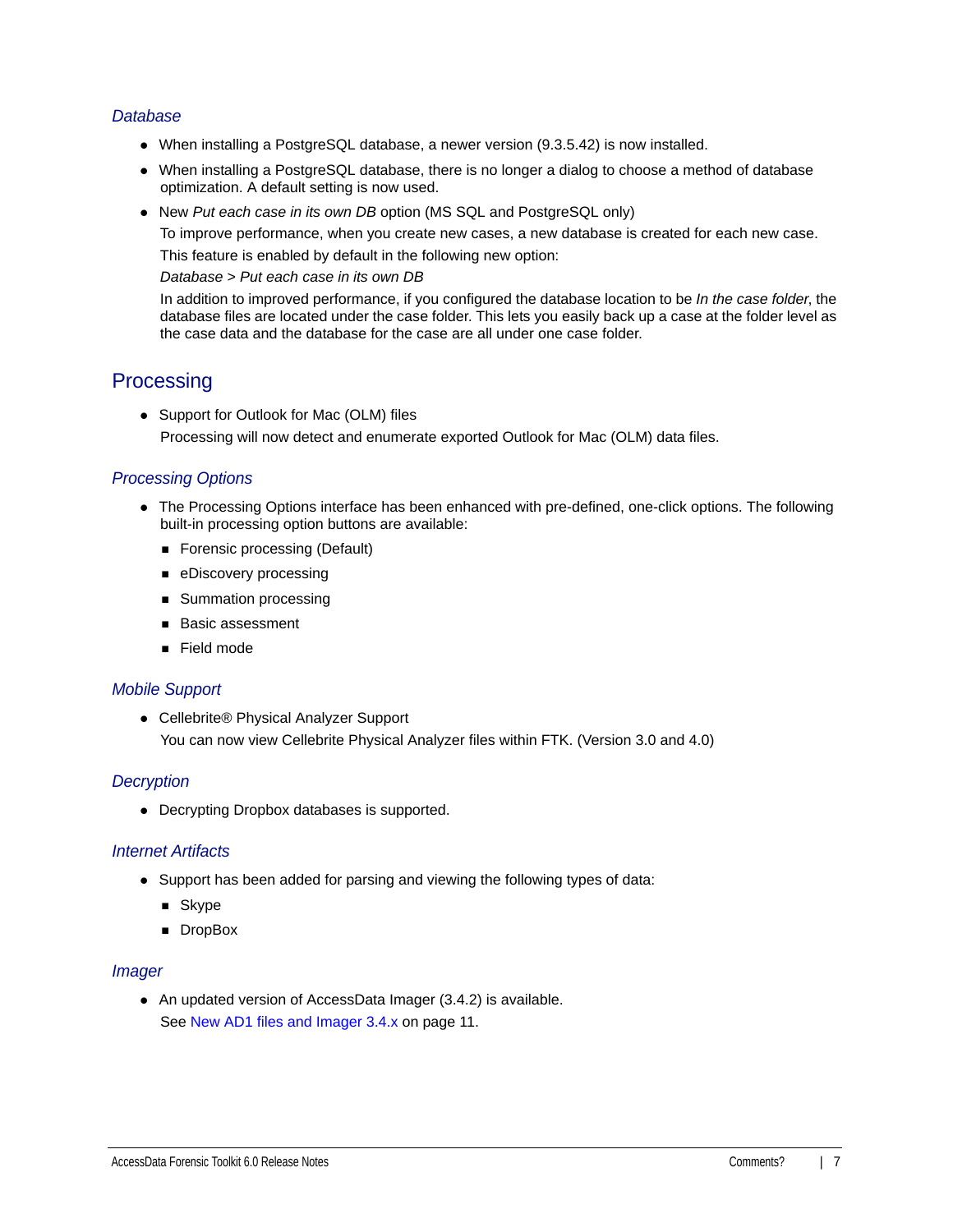# **Examiner**

## *Web Viewer*

● FTK® Web Viewer, Powered by Summation®

FTK now includes a single license of AccessData Summation.

You can conduct case assessment earlier with real-time collaboration. Attorneys or other teams now have instant access to case data as it's being identified in FTK while incident responders are in the field or performing on-site collections.

Multi-Case Search

Using the Summation web viewer, you can speed up the searching process by searching across multiple cases instead of one case at a time.

# *Columns*

The following columns have been added:

- Microsoft Office document metadata:
	- CreateTime (Content created)
	- EmbeddedComments (PPT files)
	- HiddenColumnsRows (Excel files)
	- HiddenWorkSheets (Excel files)
	- **LastPrinted**
	- LastSavedTime (Date last saved)
	- RevisionNumber
	- TotalEditingTime (Word and PPT)
	- TrackChanges
- Adobe files metadata:
	- Meta-data DateCreated
	- Meta-data DateModified
- Mobile Phones

Many columns related to Cellebrite support.

• OCR Graphic

This column provides the OCR confidence % score for each file that has been processed with OCR. This column is sortable which helps you determine which files may need to be manually reviewed for keywords.

- Internet Data
	- **DED Columns for internet data have been grouped into sub-categories to make columns easier to find and** identify.
	- New columns have been added for
		- **⊙** Internet Chat
		- Profile (Chrome profiles, Skype accounts, and mobile phone user accounts)
		- o Offline User Email (Chrome offline mail database.)
		- $\circ$  Search Terms (search terms used by internet browsers and mobile phone web searches)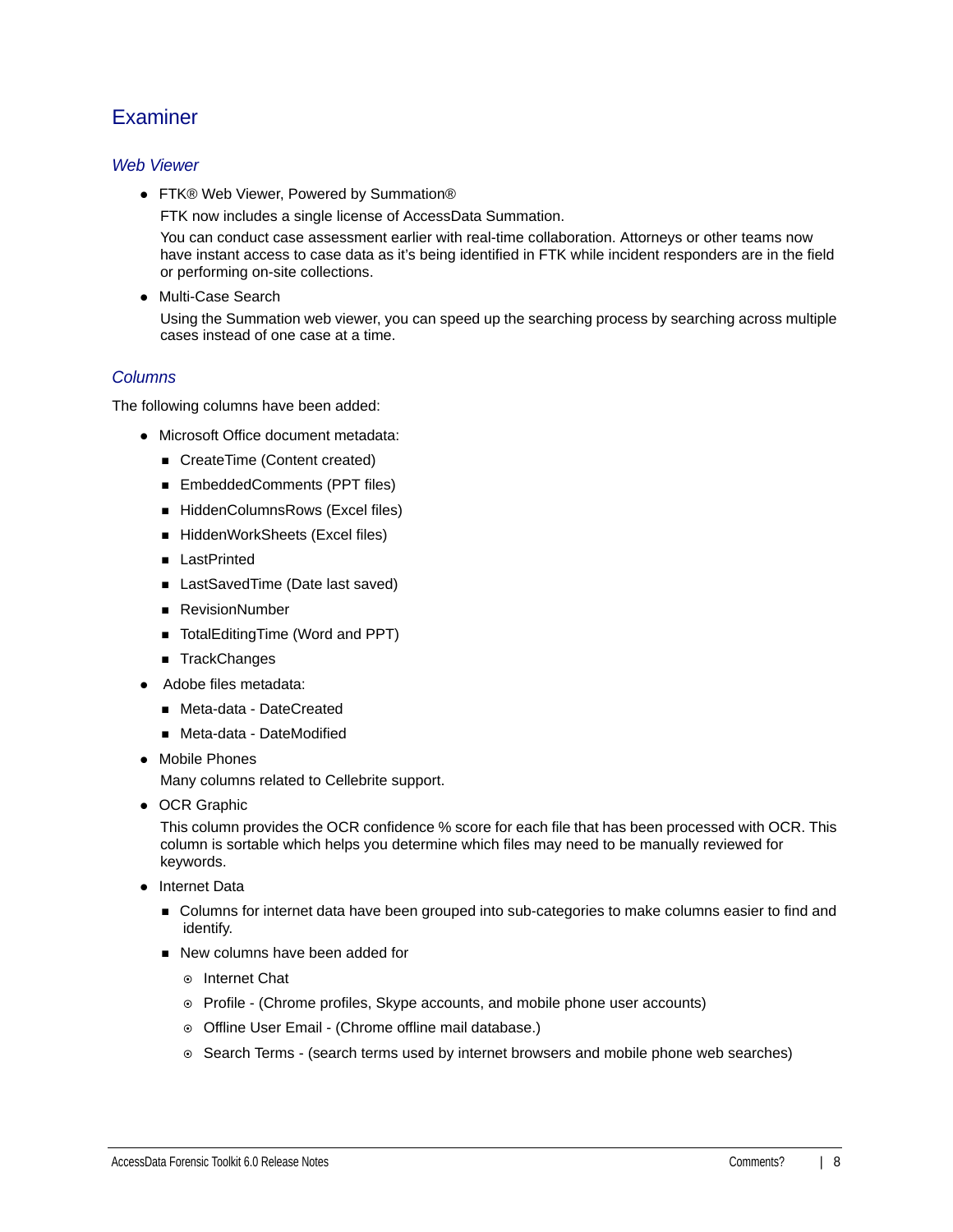#### *Other*

Various tool tips have been added.

# Fixed Issues in 6.0

The following issues have been fixed in this release:

# System

## *Installation/Upgrade/Migration*

- Fixed an error that may occur when installing a distributed processing manager. (32938, 33103)
- During the Processing Engine installation, when you customize the path to the temporary files, it now carries over to the FTK UI. (27001)

#### *Database*

Updates have been made to improve performance when using a PostgreSQL database.

#### *Processing*

Improved the carving of ZIP files that sometimes caused Additional Analysis jobs to hang. (29824)

## *Performance*

Performance and stability has been improved in the following areas:

- Processing between FTK and AccessData Summation. (31583)
- Updating count numbers in the File List. (30016)
- Memory usage when scrolling through thumbnails on the Graphics tab. (30068)
- Multiple users working in the same case. (30725)
- PostgreSQL database with tens of millions of items. (32035)

# **Examiner**

## *Export*

When exporting decrypted files to an AD1 file, then processing that AD1 file, the files are no longer shown as empty folders or place-holders. (33102)

#### *Other*

- AVI files are played properly on the Video tab. (30756)
- INK files that have Russian characters no longer report "Invalid Shortcut File". (23447)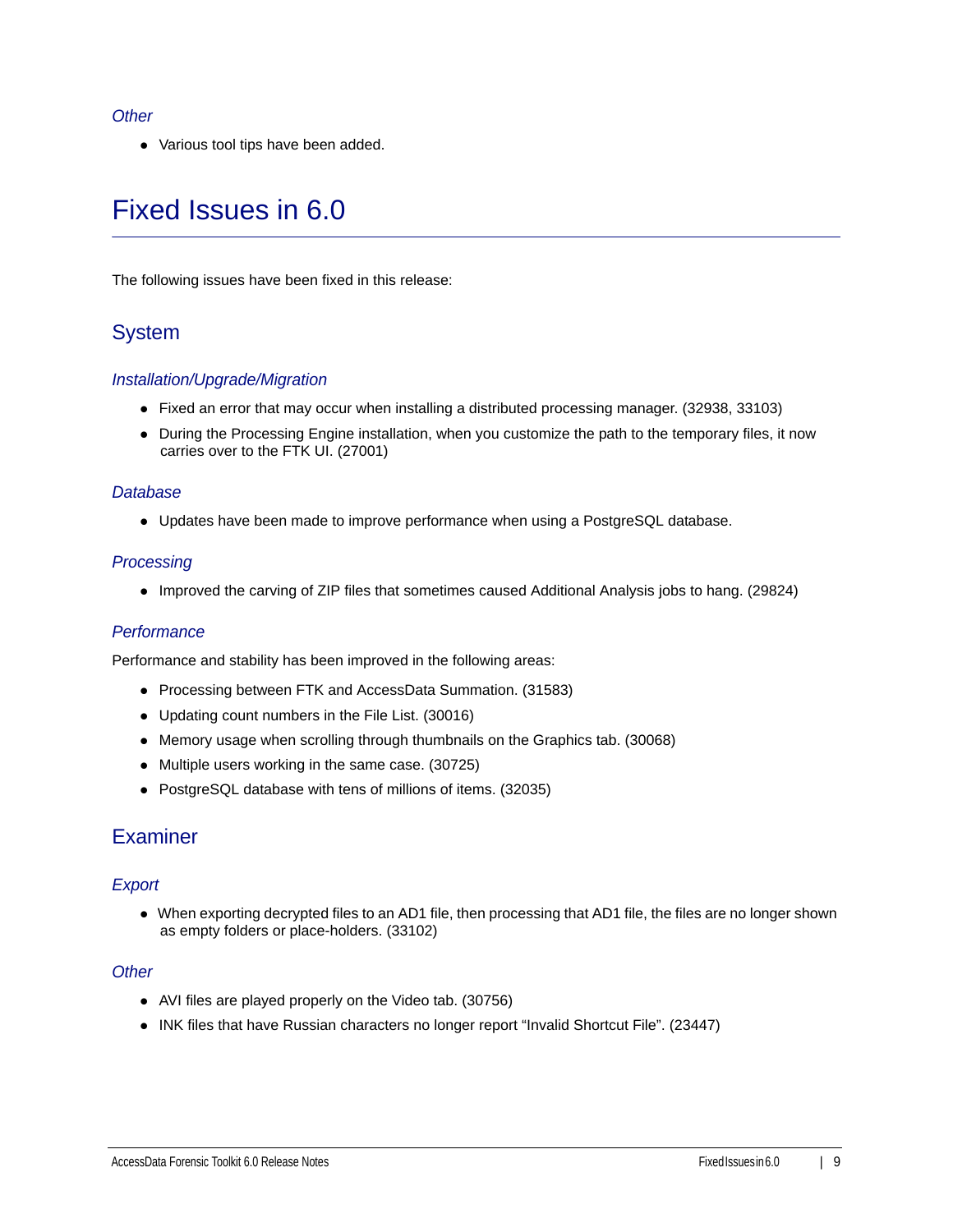## *Latest Documentation*

The User Guide is always being updated. For the latest FTK documentation, go to the following link: http://www.accessdata.com/support/product-downloads/ftk-download-page

## *Installation and upgrade*

For FTK installation and upgrade instructions, see the *FTK Quick Install Guide* and the detailed *FTK Installation Guide* which are available at

http://www.accessdata.com/support/product-downloads/ftk-download-page

FTK supports Distributed Processing Engines (DPEs). Before installing Distributed Processing, see the *Install Guide*.

# *Upgrading CodeMeter*

- FTK 5.6.1 and later include an updated version of CodeMeter Runtime Kit (5.21).
	- If this is a new installation of FTK you do not need to do anything and the latest version of CodeMeter is installed.
	- If you are upgrading to FTK 5.6.1, be aware that a security vulnerability has been detected in Codemeter 4.5. However, if you simply upgrade from CodeMeter 4.5 to 5.21, the vulnerability remains. To fix the vulnerability, you must manually uninstall 4.5 before installing 5.21.

If you are upgrading to FTK 5.6.1, manually uninstall CodeMeter first and then install FTK 5.6.1 which will install a clean CodeMeter 5.21. Otherwise, after upgrading to FTK 5.6.1, manually uninstall CodeMeter 4.5 and then manually install CodeMeter 5.21.

## *Running PostgreSQL on a Virtual Machine*

• If you run PostgreSQL on a virtual machine with a dynamically allocated virtual hard drive, you must manually stop the PostgreSQL service before rebooting the virtual machine. Otherwise, PostgreSQL will become corrupted.

If you run PostgreSQL on a virtual machine with a fixed size virtual hard drive, then PostgreSQL will not become corrupted when rebooting.

## *Recommendations*

- Cerberus writes binaries to the AD Temp folder momentarily in order to perform the malware analysis. Upon completion, it will quickly delete the binary. It is important to ensure that your antivirus is not scanning the AD Temp folder. If the antivirus deletes/quarantines the binary from the temp, Cerberus analysis will not be performed.
- If you choose to have a case's database files placed in the case folder, do not move your case folder without first archiving and detaching the case.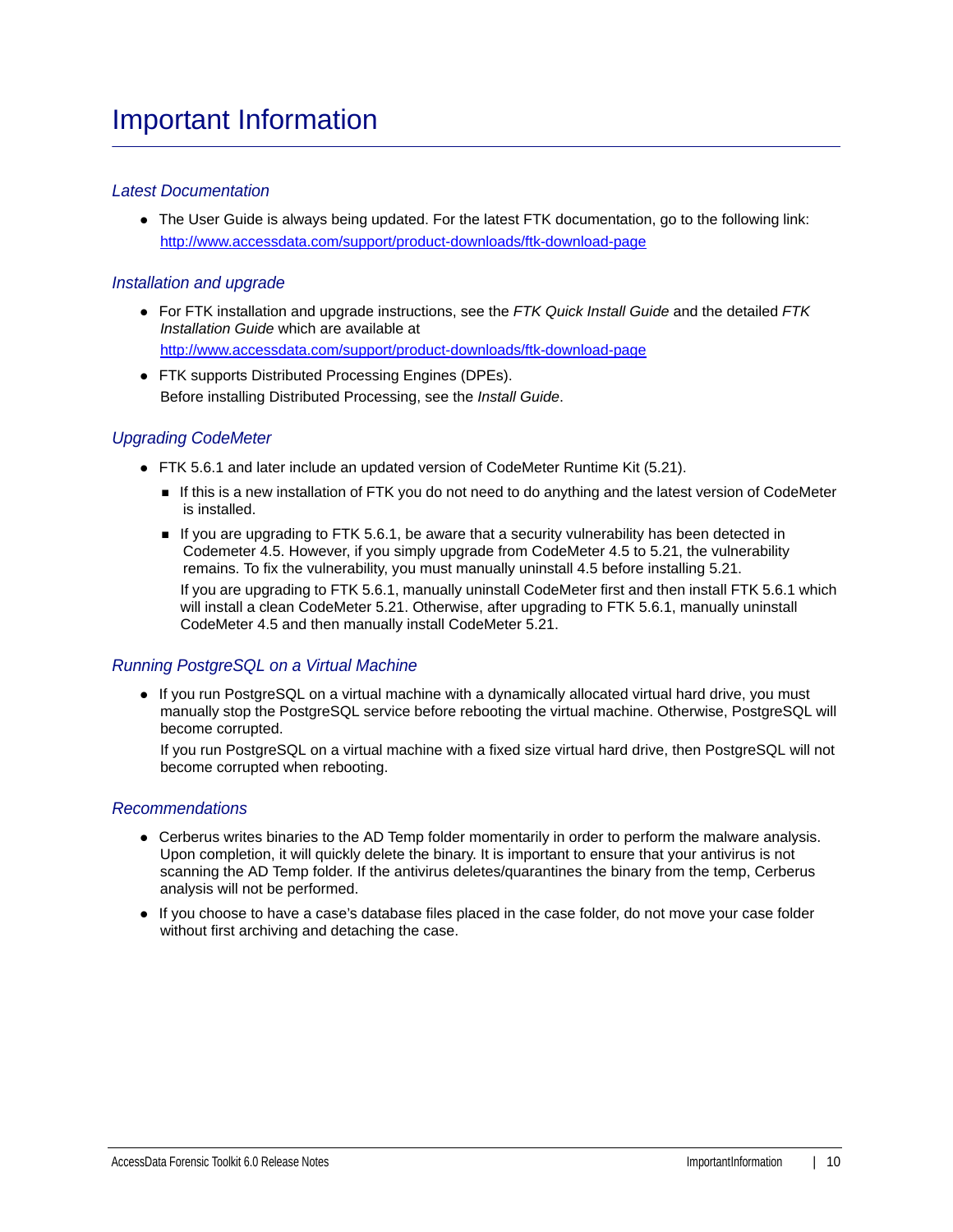# <span id="page-10-0"></span>New AD1 files and Imager 3.4.x

Any AD1 file created by FTK or Summation 6.0 or later can only be opened with Imager 3.4.0 or later.

Imager 3.4 can be freely download from the AD website:

<http://accessdata.com/product-download>

Using an older version of Imager will result in an "Image detection failed" error.

This happens because the AD1 format was enhanced to support forward compatibility between AccessData products. Newer AD1s have a version 4 in the header instead of 3. A hex editor can be used to quickly determine if your AD1 is v3 or v4.

| Ø                       |                      |                |                |                    |                |                |                |                                    |                |                |                |                |                 |                         |                |                |                | Hex Workshop - [C:\Forensic_Files\images\ad1\v4\PreciousV4.ad1]           | ۰<br>$\boldsymbol{\mathsf{x}}$ |
|-------------------------|----------------------|----------------|----------------|--------------------|----------------|----------------|----------------|------------------------------------|----------------|----------------|----------------|----------------|-----------------|-------------------------|----------------|----------------|----------------|---------------------------------------------------------------------------|--------------------------------|
|                         | Eile Edit Disk       |                |                |                    |                |                |                | Options Tools Plug-Ins Window Help |                |                |                |                |                 |                         |                |                |                |                                                                           | $  \in$ $x$                    |
|                         | 6 F & &              |                |                | 水中温品牌              |                |                | 坅<br>e         |                                    |                | 用品品色           |                | 吗              |                 |                         |                | ↓日吗            |                | $\frac{1}{\sqrt{2}}\frac{1}{\sqrt{2}}\frac{1}{\sqrt{2}}$<br>٠<br>$\equiv$ |                                |
|                         | 临笔图                  |                | $\mathcal{A}$  | ą,                 |                | 镲              | 匣              |                                    | Legacy ASCII   |                |                | $\checkmark$   | 94              |                         |                |                |                | $\ddot{}$                                                                 |                                |
|                         |                      | $\circ$        | 7              | 2                  | 3              | 4              | 5              | 6                                  |                | 8              | 9              | A              | B               |                         | D              | E              | F              | 0123456789ABCDEF                                                          |                                |
|                         | 00000140             | 0 <sub>0</sub> | 0 <sup>0</sup> | 00                 | 0 <sup>0</sup> | 0.0            | 0 <sub>0</sub> | 0.O                                | 0 <sub>0</sub> | 00             | 00             | 00             | 0 <sub>0</sub>  | 0<br>Ð                  | 00             | 0 <sub>0</sub> | 00             |                                                                           | ۸                              |
|                         | 00000150             | 00             | 0<br>$\circ$   | 0<br>O             | 0<br>$\circ$   | 00             | 0<br>0         | O<br>0                             | 0<br>0         | 00             | 00             | 0<br>0         | 00              | 0<br>0                  | 00             | 00             | 00             |                                                                           |                                |
|                         | 00000160             | 00             | 0 <sup>0</sup> | $\circ$<br>0       | 0 <sup>0</sup> | 00             | 0 <sub>0</sub> | 00                                 | 0 <sup>0</sup> | 00             | 0 <sub>0</sub> | 0.0            | 00              | $\Omega$<br>0           | 00             | 0.0            | 0 <sub>0</sub> |                                                                           |                                |
|                         | 00000170             | 00             | 00             | 00                 | 00             | 00             | 0 <sup>0</sup> | 00                                 | 0 <sub>0</sub> | 00             | 0 <sup>0</sup> | 00             | 00              | 00                      | 00             | 00             | 00             |                                                                           |                                |
|                         | 00000180             | 00             | 0 <sup>0</sup> | 00                 | 00             | 00             | 00             | 00                                 | 0<br>0         | 00             | 00             | 0.0            | 00              | 00                      | 00             | 0.0            | 00             |                                                                           |                                |
|                         | 00000190             | 0.0            | 00             | 00                 | 00             | 00             | 00             | 00                                 | 00             | 0.0            | 00             | 0.0            | 00              | 0 <sub>0</sub>          | 00             | 0.0            | 00             |                                                                           |                                |
|                         | 000001A0             | 00             | 0<br>$\circ$   | o<br>n             | $\circ$<br>0   | 0.0            | 0<br>0         | O<br>0                             | 0<br>0         | 00             | 0 <sub>0</sub> | 00             | 0 <sup>0</sup>  | 0.0                     | 00             | 00             | 0 <sup>0</sup> |                                                                           |                                |
|                         | 000001B0             | 0.0            | 0 <sup>0</sup> | 00                 | 00             | 00             | 00             | 00                                 | 0 <sup>0</sup> | 00             | 0 <sup>0</sup> | O<br>Ð         | 0 <sup>0</sup>  | 0<br>0                  | 00             | 00             | 00             |                                                                           |                                |
|                         | 000001C0             | 00             | 0Q             | 0.                 | 00             | Ω              | 0<br>G         |                                    | 00             | 00             | 00             | 00             | 00              | 00                      | 00             | 0 <sub>0</sub> | 00             |                                                                           |                                |
|                         | 000001D0             |                | 00.00          |                    | <b>Pulaown</b> | $^{18}$ $^{8}$ | $56^{\circ}$   | $^{100}$                           | 00             | 00             | 0 <sup>0</sup> | 00             | 0 <sup>o</sup>  | 00                      | 0 <sup>0</sup> | 00             | 00             |                                                                           |                                |
|                         | 000001E0             | 00             | 00             | 0Q                 | 0.0,           | .00.           | 0 <sub>0</sub> | 00                                 | 0Q             | 00             | 0.0            | 0 <sub>0</sub> | 0.0             | 00                      | 0,0            | 00             | 00             | .4 or later                                                               |                                |
|                         | 000001F0             | 00             |                | 00 00              | ðδ             |                |                |                                    | 00             |                | 00             |                | ხზ              |                         | შძ             |                | %              |                                                                           |                                |
|                         | 00000200             |                | 44             |                    | 4 F            | 47             | 49             | 43                                 | 41             | 4C             | 49             | 4 D            | 41              | 4                       | 45             | 0 <sub>0</sub> | 00             | ADLOGICALIMAGE                                                            |                                |
|                         | 00000210             |                | 04 00          | 00                 | 0 <sup>0</sup> | 01             | 0 <sup>0</sup> | 00                                 | 0 <sup>0</sup> | 00             | 00             | 01             | 00              | 90                      | 00             | 00             | 00             | .                                                                         |                                |
|                         | 00000220             | ਹਰ             | 0 <sub>0</sub> | 0                  | 00             | 71             | 01             | 00                                 | 00             | 00             | 00             | 00             | 00              | 34                      | 00             | 0 <sub>0</sub> | 00             | 4.<br>q                                                                   |                                |
|                         | 00000230             | 52             | 31             | 0<br>0             | 00             | 5<br>Ċ         | 00             | 00                                 | 00             | 00             | 00             | 00             | 00              | 3<br>E                  | 46             | FA             | 02             | R1.<br>F                                                                  |                                |
|                         | 00000240             | 0.0            | 0 <sub>0</sub> | 0<br>0             | 00             | 00             | 0 <sup>0</sup> | 00                                 | 0 <sub>0</sub> | 0 <sup>0</sup> | 00             | 00             | 0 <sub>0</sub>  | 4<br>7                  | 4D             | FA             | 02             | $. GM..$                                                                  |                                |
|                         | 00000250             | 00             | 00             | 00                 | 00             | 00             | 00             | 00                                 | 00             | 00             | 00             | 00             | 00              | 70                      | 72             | 65             | 63             | prec                                                                      |                                |
|                         | 00000260             | 69             | 6F             | 75                 | 73             | 2E             | 30             | 30                                 | 31             | 5c             | 50             | 61             | 72              | 74                      | 69             | 74             | 69             | ious.001\Partiti                                                          |                                |
|                         | 00000270             | 6F             | 6E             | 20                 | 31             | 20             | 5B             | 31                                 | 32             | 32             | 4D             | 42             | 5 <sub>D</sub>  | 5<br>Ċ                  | 54             | 6.8            | 65             | 1<br>$[122MB]$ The<br>on                                                  |                                |
|                         | 00000280             | 20             | 50             | 72                 | 65             | 63             | 69             | 6F                                 | 75             | 73             | 20             | 5B             | 4E              | 54                      | 46             | 53             | 5 <sub>D</sub> | Precious [NTFS]                                                           |                                |
|                         | 00000290             | A7             | 0 <sup>0</sup> | 00                 | 00             | 00             | 00             | 00                                 | Ō<br>0         | 03             | 00             | 00             | 00              | 01                      | 90             | 00             | 00             |                                                                           |                                |
|                         | 000002A0             | 03             | 00             | 00                 | 00             | 35             | 31             | 32                                 | C1             | 00             | 00             | 00             | 00              | 00                      | 00             | 00             | 03             | 512                                                                       |                                |
|                         | 000002B0             | 00             | 00             | 00                 | 02             | 90             | 0 <sub>0</sub> | 0.0                                | 06             | 00             | 00             | 00             | 32              | 35                      | 30             | 35             | 32             | $\ldots \ldots 25052$                                                     |                                |
|                         | 000002C0             | 36             | <b>DA</b>      | 0<br>0             | 00             | 0 <sub>0</sub> | 00             | 00                                 | 00             | 00             | 03             | 00             | 00              | 0<br>0                  | 03             | 90             | 00             | .                                                                         |                                |
|                         | 000002D0             | 00             | 0 <sub>5</sub> | 0<br>0             | 0 <sup>0</sup> | 0.0            | 36             | 38                                 | 30             | 39             | 36             | F3             | 00              | 0<br>0                  | 00             | 0.0            | 00             | .68096                                                                    |                                |
|                         | 000002E0             | 0.0            | 00             | 0.<br>4            | 0<br>0         |                | 0 <sub>0</sub> | 04                                 | 90             | 00             | 00             | 0<br>5         | 00              | 0                       | 00             | 66             | 61             | 1.1.1.1                                                                   |                                |
|                         | 000002F0             | 6С             | 73             | 6<br>5             | 13             | 01             | 00             | 00                                 | 00             | 00             | 0 <sub>0</sub> | 00             | 01              | 00                      | 00             | 00             | 05             | lse                                                                       |                                |
|                         | 00000300             | 90             | 00             | 00                 | OС             | 00             | 0 <sub>0</sub> | 00                                 | 54             | 68             | 65             | 20             | 50              | 72                      | 65             | 63             | 69             | The Preci                                                                 |                                |
|                         | Precious V4.         |                |                |                    |                |                |                |                                    |                |                |                |                |                 |                         |                |                |                |                                                                           |                                |
| ×                       | <b>Structures</b>    |                |                |                    | v/目            |                |                | II HH A A 1 1 1 1 2                |                |                |                |                | ×<br>$\epsilon$ | <b>Checksum Results</b> |                |                |                | None                                                                      | $\vee$ X $\approx$ X           |
|                         | Member <sub>16</sub> |                |                | Value (dec) $\rho$ |                |                |                | Value (hex) 2                      |                | Size In        |                |                | 4               | Document                |                |                |                | Checksum 10<br>Algorithm                                                  | Checksum/Dig                   |
| <b>Structure Viewer</b> |                      |                |                |                    |                |                |                |                                    |                |                |                |                | Reads           | ¢                       |                |                |                | Compare W Checksum   19 Find   Bookmarks   B Output                       | $\,$                           |
| Ready                   |                      |                |                |                    |                |                |                |                                    |                |                |                |                |                 | Cursor: 000002CD        |                |                |                | Caret: 00000210<br>49958983 bytes                                         | OVR MOD READ                   |